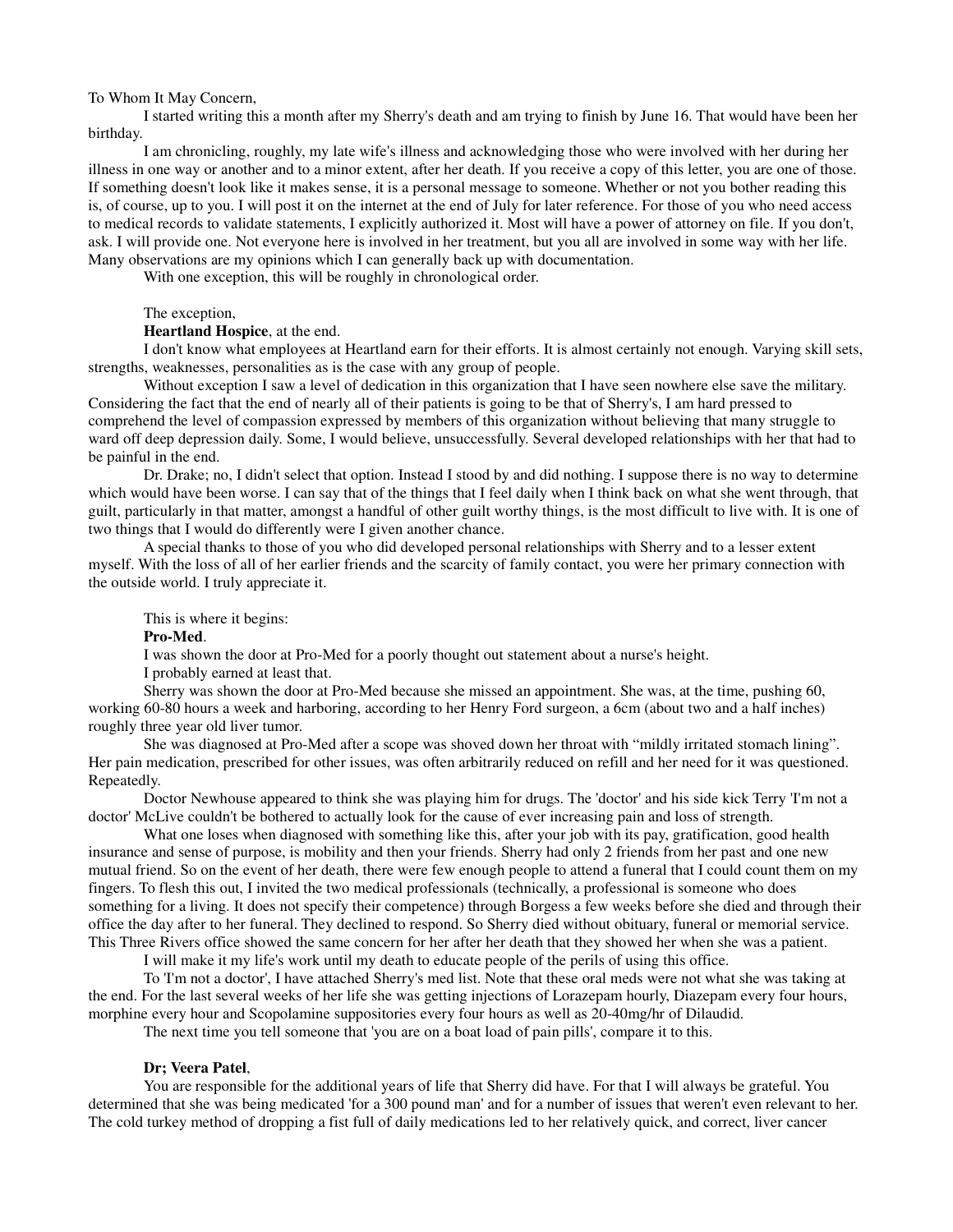diagnosis.

You might want to at least consider a couple of things. When a patient and her family will be pushed towards financial ruin by a disease such as this one, telling them that they must additionally drive from southwest Michigan to Detroit every month for pain medication prescriptions is not the logic I would expect from someone with a Doctorate degree. In addition, ruling out a medication due, I am guessing, to personal prejudice, is in the same category. (We ended up trying but eventually not using it)

Sherry actually lived well beyond your prognosis. I wonder sometimes, looking back at the last year and change, whether that was a good thing or not.

# **Henry Ford Hospital**.

I spent more than a week researching hospitals for Sherry's surgery. After going over as many reviews, comments, evaluations, write-ups etc., I chose you. You had higher scores in almost everything. Save one. Post operative complications. Which presented itself in the form of an abscess on her liver resulting in an ambulance ride from Three Rivers to Detroit shortly after her initial surgery.

One of a couple of things that haunted Sherry until she no longer was aware enough to speak, her wedding band and a diamond engagement ring. You signed for them in pre-op for 'safe keeping' and when it came time to retrieve them, not only would you not return them, but nobody at your facility could even tell me where they were supposed to have gone to. She blamed me until she died. Perhaps she was right. If I had been a little more forceful, someone there would have been beaten and bloody and Sherry might have recovered something she truly cherished. As it is, her wedding band and diamond disappeared in your care. I quit wearing mine because every time she saw it she was reminded that hers was gone, frequently moving her to tears. Mine is included in your copy of this letter. Perhaps you can give it to whoever stole Sherry's rings. It no longer has any meaning for me.

Sherry would gain ground after half of her liver was cut out and start spending time in the yard. She would work at landscaping, improving the house and putting in a gravel drive by hand. Each winter she would lose ground and not quite gain it all back the next spring. About three years before she died, Sherry would lay down and would sleep more than 20 hours a day for about seven months. Research pointed to a folic acid deficiency. Adding it to her diet, at such times that I could wake her up long enough to eat, awoke her from her seven month sleep within a few days. Again, if I had to do it over again, I would let her sleep. After this, she would never be reliably mobile again. Her job would retire her. I would empty half of my retirement savings in order to avoid bankruptcy. We would have to start dealing with Sedgwick.

# **Sedgwick,**

Sedgwick is a company that deals with the disability insurance that Sherry had purchased through Meijer Stores. They would lose her medical records, screw up payments, threaten discontinuation if certain tasks were not met. When they lost her records they signed the postal receipt in block letters as SEDGWICK, so we couldn't even tell who picked them up. They would then point out that the mail was a bad idea since they couldn't keep track of where records went to when receiving mail and instead we were to FAX them. So, from a signed USPS parcel to a community FAX machine with sensitive medical records.

I turned them into the BBB. They would respond that we were just upset because they had held one month's payment due to previous over payments they had mistakenly made.

I would be upset, of course, since I had been told that this would be corrected by a reduction over a number of months. It wasn't.

So now I have no additional motivation to address this but to point out what incompetent ass hats they were. This excerpt will be forwarded to everyone that I can think of that might be interested, posted on every website that I can find relevant and left on my own sites as search engine indexed content.

Sherry's health would decline. She would have not quite three years left to live. There were complications.

### **Dr. Allen Bierlein's office.**

You have always taken care of Sherry and I in a professional and personally concerned manner. You actually listened to us when we told you something. I would like to sincerely thank you and your staff (even the grouch who sits in the west most seat behind the counter) for your help managing her disease as best as the group of you could given your eventual limited involvement. Unlike many medical professionals we have run into, your office showed genuine concern at her decline and inquired even after she was under hospice care when I came in. Again, it was much appreciated. Please share this with your staff.

## **Three Rivers Hospital**

We have used your 'services' a number of times. Each one has left me at a loss as to why I bother. The last trip in, a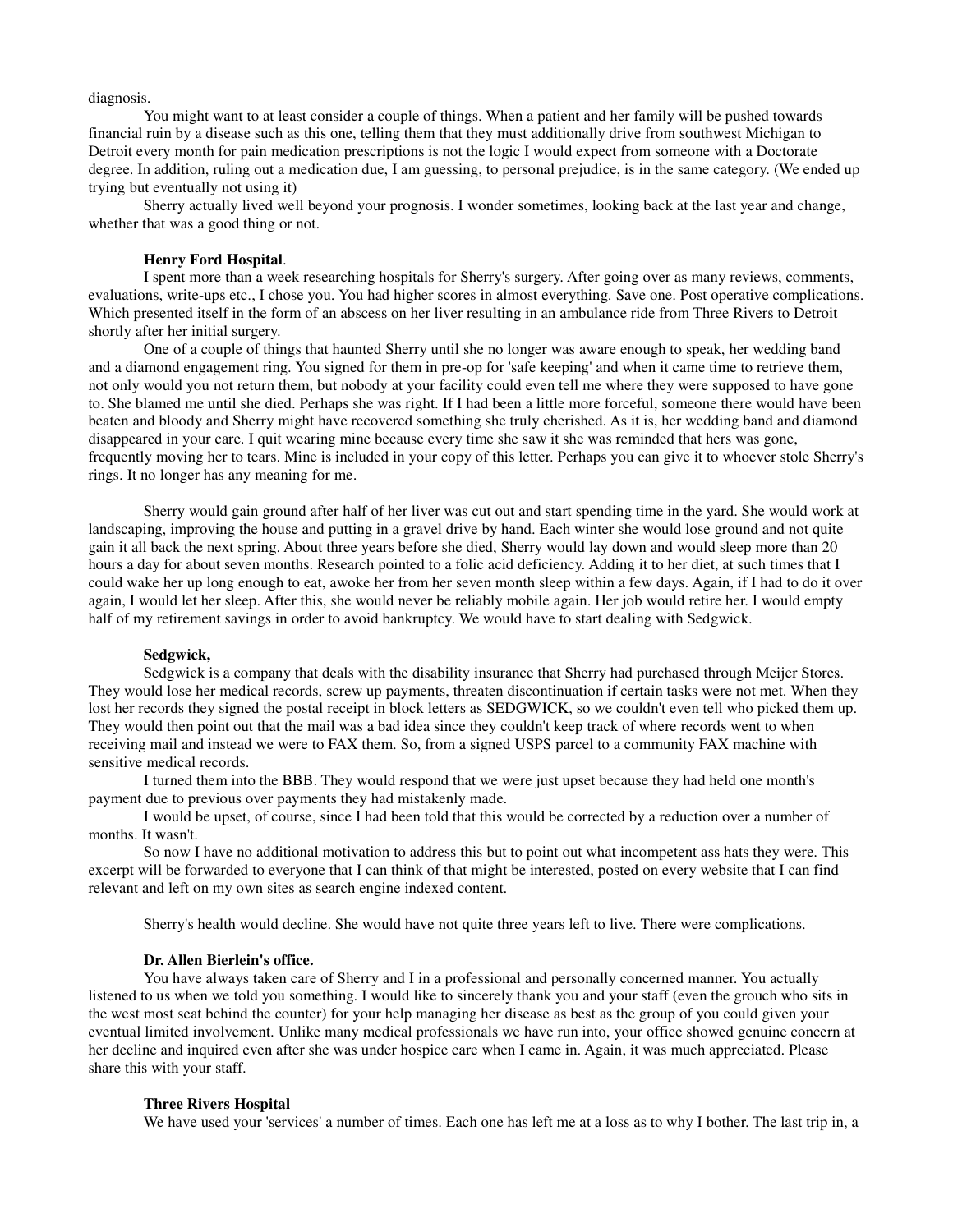very tall ER doctor badgered me as to "who makes your GP's other diagnoses for him". A woman doctor lied "you have to go through the emergency room in order to be admitted at Elkhart General". Bad enough to be little else than a way station on the way to a real hospital, but you made us incur additional ER costs and additional time waiting at a facility who verified that what you told us was patently untrue.

At Three Rivers Health/Hospital on other occasions, for both of us:

- Your admitting physician told my wife "you will not be eligible for a transplant because you are an alcoholic" when she was admitted for pancreatitis.
- Sherry shipped to Henry Ford for liver abscess.
- Sherry shipped to Borgess with gastrointestinal issues and emergency surgery.
- Sherry shipped to Elkhart General for dangerously low potassium.
- I was given an ass chewing by an admitting drone for driving myself in for treatment instead of waiting for an ambulance after an accidental Insulin overdose. (wrong bottle, 50 units instead of 5)
- I was asked whether I knew your dye for a kidney x-ray could cause kidney failure on being admitted for the procedure. (your Nephrologist said afterwards that he didn't realize that they still used that dye)
- While waiting for the kidney x-ray, I felt my blood pressure going up (this was why I was there). I was told that you would be happy to check me into the emergency room for a blood pressure check. A \$1500 blood pressure check?
- My daughter was brought in by police for a drug overdose while visiting. Your physician treated her and booted her out telling me that she wasn't held even for observation because: "she is depressed because she misses her kids" (her 'kids' were abandoned 8 years earlier with a man who was not even their father. One was an adult by the time you saw her and the other in high school) and "she is depressed because her mother is sick. (Sherry had been ill for almost 4 years. This was the first time she had seen Sherry in that time and was only here because she was no longer had a home in Jacksonville.) She has since returned to Jacksonville and continues to deny drug addiction fed by weekly trips to emergency rooms to get them. She is living on the streets and never talked to or saw her mother again.

If this were a chronology, you would appear many times here each one with some observation as to how inept and ineffective you are. I finally quit bringing her there and opted for the further away but much more hospital-like Sturgis hospital. Even when minutes or seconds count, they were still a better option.

You are a pointless organization. You could be replaced by an urgent care office and an ambulance.

# **Goshen Wound Center.**

I was smart enough to know that caring for Sherry would be outside my area of expertise but too stupid to actually research it. I realized I was in trouble when a chunk of Sherry's flesh fell out of her left hip leaving a hole big enough to put three fingers through without touching the edges.

I am glad that you were wrong about the wound never healing (it did) but am grateful for the care you gave her for the pressure wound I brought her in for and the meticulous exam that led to you finding additional ones on her first visit. (I was unaware there was more than one)

It is unfortunate that we needed your services but I enjoyed working with your staff to eventually fully heal all of her pressure wounds, educating me on care, prevention and detection as well as prescribing the mattress that would prevent her from ever having additional ones. I would easily recommend your services to anyone.

# **Cork Medical:**

You started out by having problems delivering the bed and mattress ordered. I still don't know what the issue was but the doctor insisted that you had the order and you seemed confused as to where it was.

When Sherry died, you told me that:

- 1) My first payment was this/that year (2016) and you were picking up the bed because I hadn't been paying for it long enough to own it.
- 2) Then, there was a problem with my account.
- 3) Then, someone would call me when you figured it out.
- The call never came.

I verified that the first payment was made in the second quarter of 2015 and called you back where I was immediately told that the bed was paid off.

There was a problem with your mattress. By the time that I figured out why Sherry was sinking into the mattress, she was too fragile to move so I could repair it. You knowingly sent a used piece of equipment as new, one that had a design flaw in it you knew about and then offered to bill my insurance company to fix it. I managed to move some additional support under Sherry, an agonizing venture at best, and she died on a defective support mechanism that should have kept her much more comfortable than it did had it worked properly. As far as I am concerned this was fraud. I am asking Medicare if they think it is fraud as well.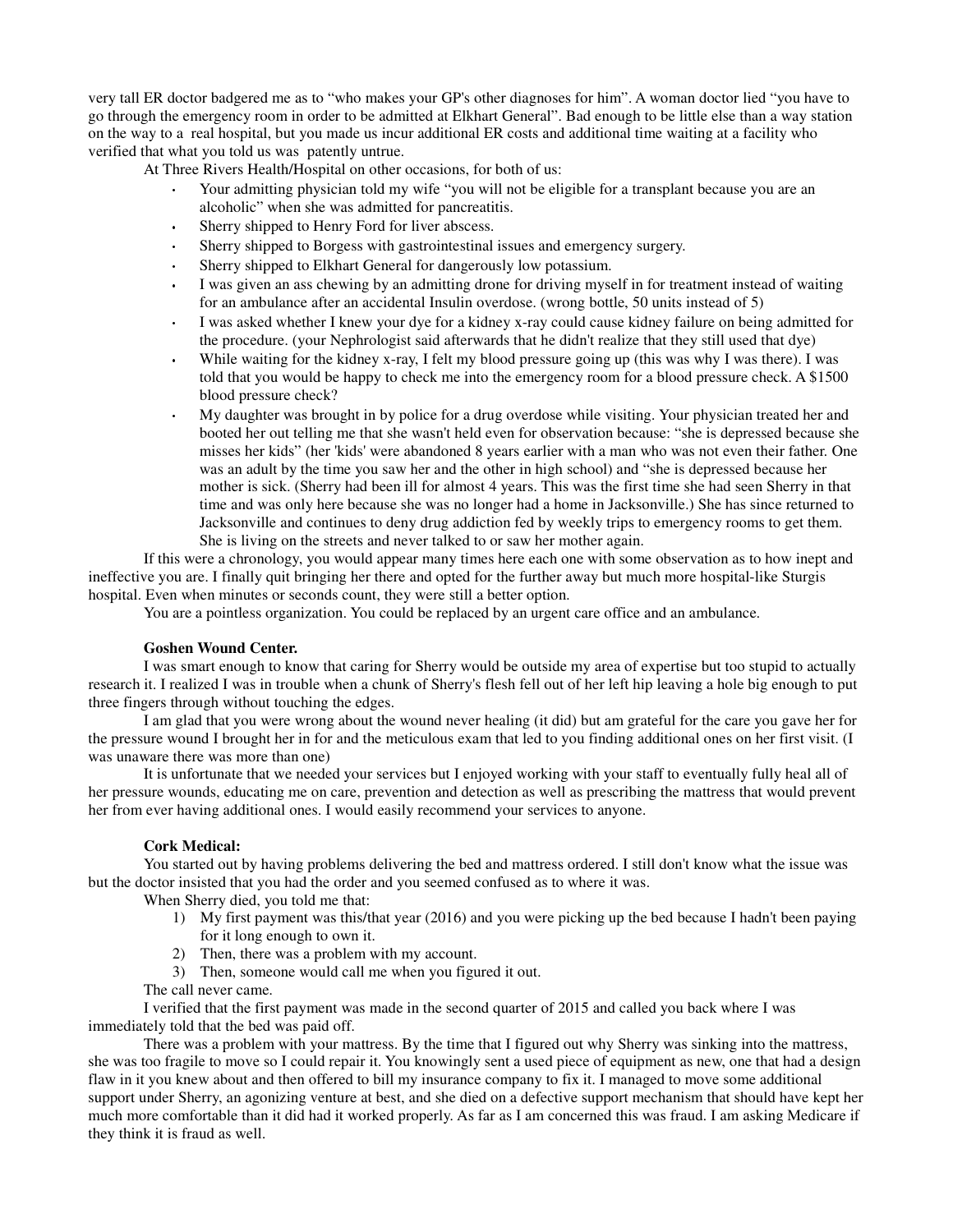### **Elkhart General Hospital,**

Sherry was admitted for critically low potassium after being flushed through Three Rivers. She would be diagnosed with end stage liver failure there. You had a palliative care team that I would like to personally thank for professionalism above and beyond. Sherry would be moved from critical care to, as memory serves, a cancer ward. Both had absolutely wonderful care givers around the clock. There are a couple of other hospitals that we dealt with that could learn something from you, and Borgess Hospital, about patient care.

One moment I remember as being out of character for your hospital.

Three women sitting in your cafeteria. Two dressed in all black, one in all red. The one in red was narrating a conversation almost certainly that she previously had with my wife. Some exchange about toast she ordered. I don't quite remember what. I do remember the gist of the statements of the woman dressed in red. "I don't know who she thinks she is. Where does she think she is at? This isn't the Hilton. I don't have time to deal with shit like that. I am busy running the register" The girl was correct. Sherry was not at the Hilton. An 11 day stay at the Hilton would not cost nearly \$60,000.

# **Borgess Hospital,**

You have a stellar surgeon there who performed emergency surgery on Sherry for an intestinal obstruction. After the resection, very late at night, she healed quickly, complication free and without further issue. I am sincerely grateful. One minor aside, barely related, the next time you have a shift change late at night, check the waiting room or at least let the oncoming shift know prior to turning out the lights. I sat in the waiting room, in the dark, as instructed, for nearly two hours after her procedure before going to look for her. That said, I would still recommend your facility to anyone. If you can determine the identity of the surgeon, thank him for me.

#### **Sturgis Hospital,**

We had several trips to Sturgis. They are certainly more competent than Three Rivers but have some issues. The ER is professional to a fault. I would have absolutely no issues after several visits.

One trip resulted in the removal of a PICC line which had probably been in too long. Another piece of information that I was ignorant of. The PICC line location developed a blood clot which had caused her arm to swell significantly and impart significant pain. It was replaced with an Implanted Port in her chest. This was a significant improvement over the PICC line.

Eventually the Implanted Port would become infected and clogged and had to be replaced.

An IV was placed for the night in the ER and I brought her back for the replacement.

The decision was made to install another PICC line until the chest infection was brought under control.

The surgeon removed the clogged Implanted Port but couldn't be bothered to install the PICC line, instead having Sherry and I wait there for yet another appointment that day with some perceived lesser minion to install the PICC line. Note that at this time Sherry was extremely frail, in an intense amount of pain and waiting in a hospital on a gurney for another person to do another related procedure.

They couldn't get the PICC line in either arm.

I had to use an IV line for Sherry's infused pain medication that night, make another appointment and have the same surgeon install another Implanted Port the next day. This involved another grueling trip for Sherry. Four trips to accomplish one thing.

As an aside, the surgeon, from an office on 12 just west of Sturgis hospital on the south side of the road, would accuse Sherry and I of 'Playing the Hospice system' because her symptoms could be 'managed outside of the Hospice system'. Sherry would die in the next couple of months. I wonder if this was soon enough for his tender sensibilities?

At this time I wonder about doctors and their dedication to the hypocritic (sic) oath. The doctor at Pro-Med, the admitting physicians at Three Rivers, the ER physicians at Three Rivers, the Surgeon at Sturgis. I am not sure how I would describe them. If I were inclined to such language, sanctimonious shit-heels would come immediately to mind. I am sure if I though hard enough, I could do much, much better.

#### **Sara,**

I was hired to work there in order to allow you time off at the end of the year. I promised that I would stay long enough to afford you that time off. Three things happened within days of each other. 1) Monte would tell me that I would not work any overtime and it was too late in the year to work on the construction crew for the added income. 2) I received an unsolicited offer to work at more than double my wages plus a benefit package and 3) Bills from Sherry's latest ER visit started rolling in. I asked the president of the new company for a delay to start to cover my promise and I was summarily denied. Unfortunately in an ever conservative America where workers are simply chess pieces to be moved around the board I was left with two less than ideal choices and no wiggle room.

I am grateful for the help you provided Sherry while I was there an humbly beg your forgiveness for breaking that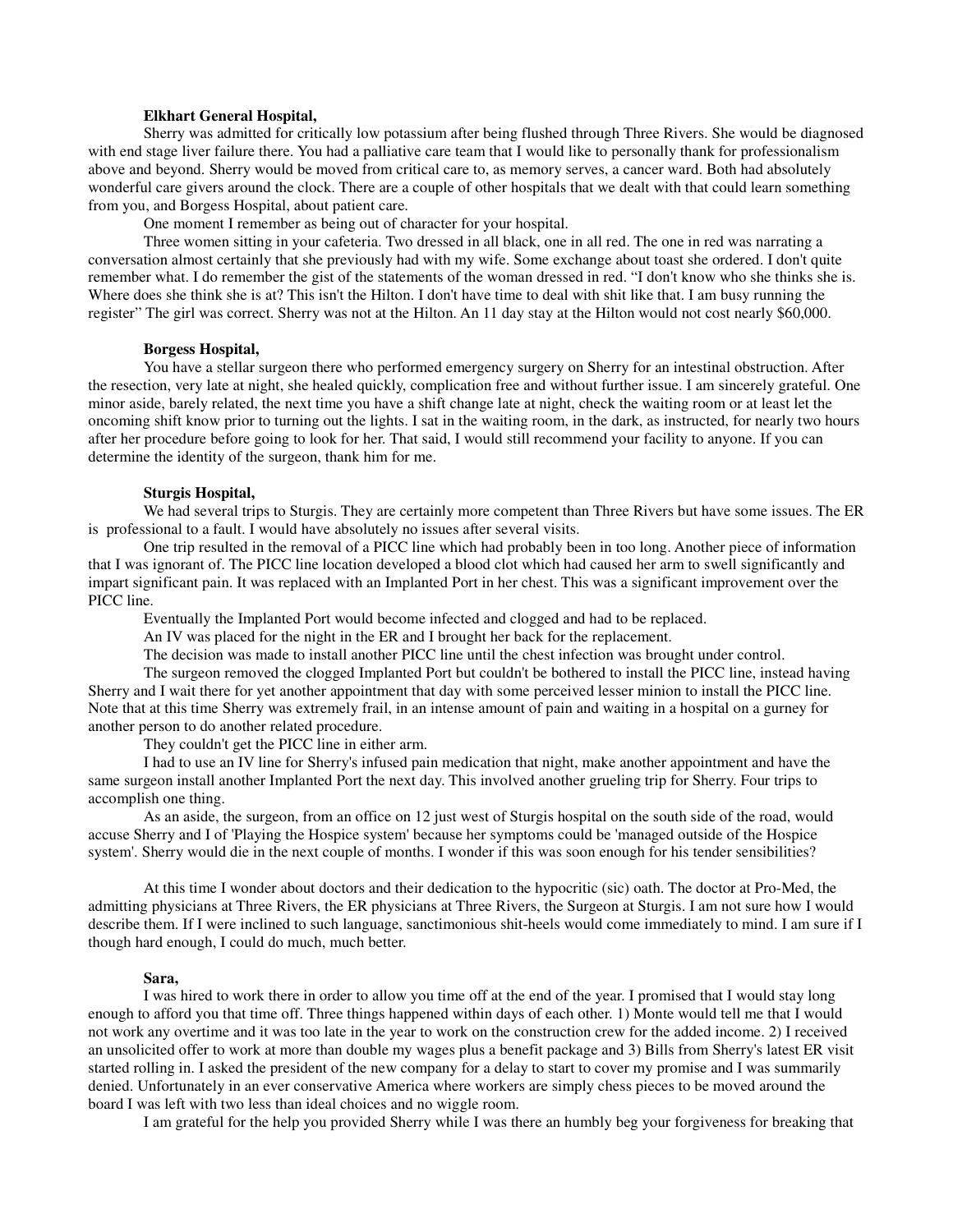promise. I am sorry for my decision but I needed to take care of Sherry.

#### **Shelley & Bella Lemmon,**

Our daughter would help me keep tabs through the internet camera system I had installed in the house. She and our grand daughter would visit shortly before her death. I would like to thank them both for making Sherry as happy as I have seen her in some years. Until I can figure something more...

# **Christians,**

Miriam-Webster defines a Christian as:

"One who professes belief in the teachings of Jesus Christ."

Note that nowhere in the definition does it state that the 'Christian' actually follows those teachings, only that they profess to believe. There have been a few interactions:

At a particularly poignant moment I was in the company of two nurses. One told me that they would pray for me. I pointed out that every time someone said they would pray for Sherry, she got worse. (I didn't assign a cause-effect relationship, only an observation). The nurse responded "Well I won't pray for you and you will burn in hell". The second nurse and I did not discuss the interaction, but he stayed with me for awhile and, even if I never see him again, I will consider him friend for life.

Yet another nurse would tell me that she "hoped for her sake that Sherry was a Christian".

In several moments of need I fell for the television version of always having a church open with a priest or preacher that could provide some sort of counsel. The reality is, if you call during the week, you are left to your own devices. I dialed all of the churches in Bristol Indiana on a couple of occasions and stopped into the Catholic church in Three Rivers several times. It would seem that to talk to the leader of God's flocks now requires an appointment. I did without.

I have waited 10 months for my email address verification from the Vatican web site just in case there was anybody there. (there doesn't appear to be).

I never want to hear proselytizing from another self proclaimed religious pundit regardless of the book they are pounding.

# **Jayco.**

During Sherry's illness her son, Micheal John Neiman, would be injured on the job. Jayco, or their minions, Sentry Insurance and South Bend Orthopedics, would ferry him from doctor to doctor and to various therapists. He would be told by multiple therapists that they were further damaging his arm. He would be eventually shuffled to a doctor who would tell him that there was nothing wrong with him and if there was, he could quit smoking and it would fix itself. He would be released from workman's comp as 'already healed' and released from Jayco until he healed enough to come back to work. Notes about his treatment are at A searchable copy will be added to the web posting of this letter. Sherry would empty her retirement account, in part, to support Michael for nearly a year while two surgeries and subsequent healing times and therapy repaired extensive damage to his arm. IT IS CLEAR THAT JAYCO'S CLAIM TO CHRISTIANITY EXTENDS ONLY TO THE CLAIM AND NOT THE ACTUAL PRACTICE. I attempted to inform Jayco of this issue (I was using my income to support Michael John as well) and was met with the studied indifference that I have come to expect from the followers of the Gentle Jesus.

When noting the apparent lack of actual adherence to Biblical scripture with those who lay claim to a personal relationship with the Ghostly Trio, I have a card in my wallet that mirrors the response that almost always follows my observation. On one side it says "Not at my church", on the other it says "That's those OTHER Christians".

At this point Sherry would have had mastitis for about three months believed to actually be breast cancer, a skin tag along her lower lip that is almost half the mass of her lip due to loss of tissue mass and irritation from her dentures, a likely broken hip from trying to go to the bathroom without help, edema in her right leg that measured more than 29 inches around her thigh and 15 around her ankle and muscle atrophy that would allow me to touch my thumb and forefinger in the same place around the left leg. Four days before her death her kidneys would completely shut down.

Email to her family six weeks prior:

On Aug 7, 2016, at 10:24 AM, Mike <mike49099@gmail.com> wrote:

Sherry lost her oxygen feed last night sometime. I generally am up every couple of hours to check on her but last night I fell asleep and didn't wake up until 6 this morning.

This causes confusion, agitation, paranoia, motor skill issues including intermittent abrupt loss of voluntary muscle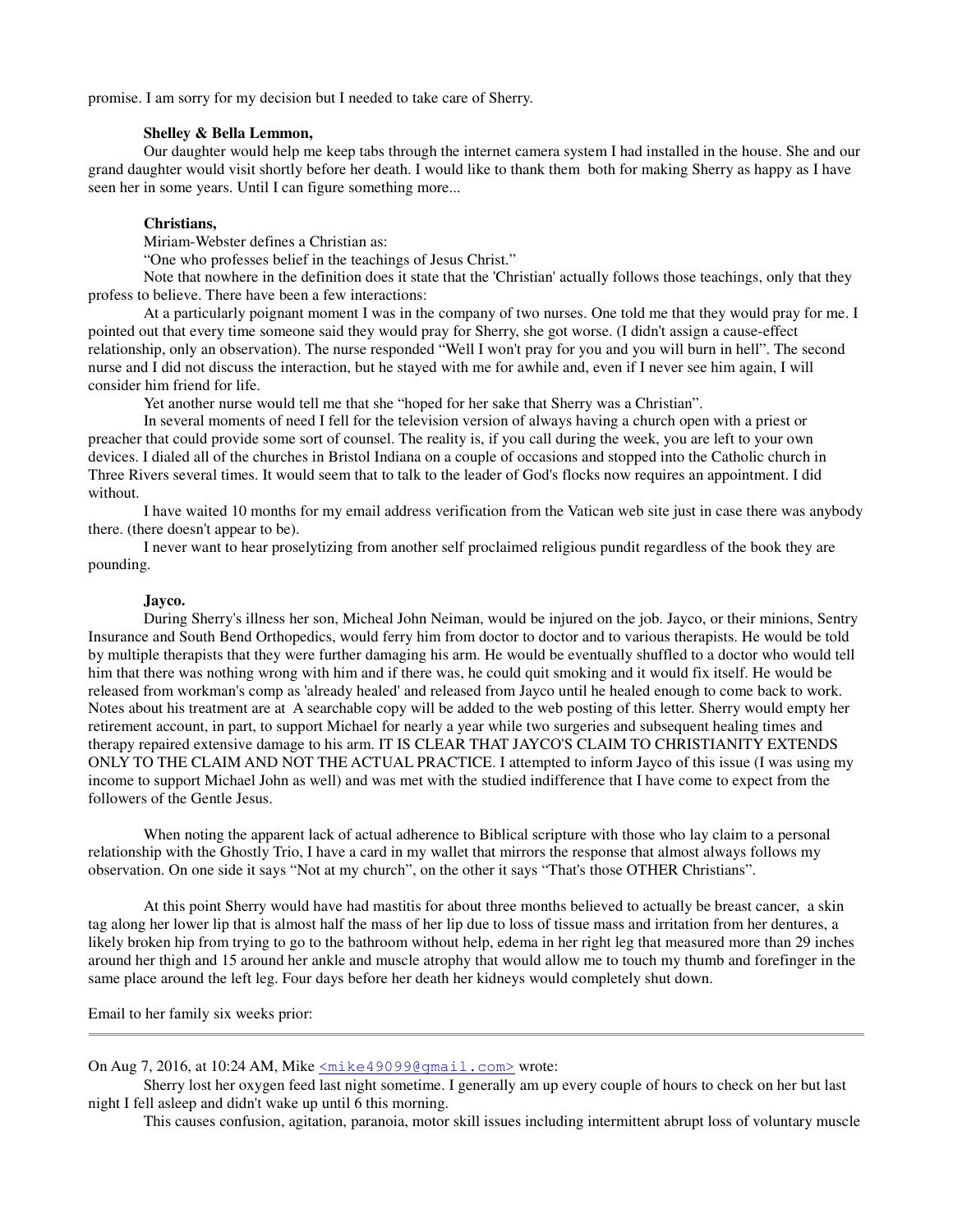control.

I am setting a clock to wake me up on intervals to do better.

A few hours back on the oxygen will recover her mental state to the extent that it otherwise exists.

This is in large part, a six year old vocabulary, three year old reasoning skills and about a five second attention

span.

off.

I am told that this degradation is due to ammonia buildup in her blood as a result of her liver failure.

She is fed anytime she asks for anything. The overwhelmingly vast majority of the time she will either fall asleep or eat a few bites, if any, and determine that she is not hungry.

She had an actual meal last night which I ate with her in her room. It is the first in about 9 days. Best guess, about 500 calories.

She has been getting carbohydrates primarily through Pepsi but gets little overall in the way of protein. That said, her liver is no longer able to process proteins.

She was catheterized a few days ago. This eliminates the need to lift her out of bed to change sheets which is extremely painful for her.

She can no longer walk even with assistance of stand it and must be carried.

I have attached a list of medications that she is currently prescribed. The inventory is outdated so the numbers are

Periodically if I have a hard enough time getting her to take her meds (6 times a day) I will only administer things related to pain.

She is washed on a schedule, I drain her catheter bag twice a day, change her IV as it empties, give Promethazine injections as needed, sort and administer her pills and make sure she has clean bedding.

She has a nurse drop in periodically, someone who helps bathe her twice a week. An occasional physician, minister and mental health care professional.

There are on call nurses 24 hours a day which we have used occasionally who have proven to be stellar individuals without exception.

These, as well as her meds are provided by hospice. I don't think I could explain the high esteem that I hold the local hospice organization in and make

it sound good enough. The only downside, not hospice related exactly, is the convoluted mess that medicare has concerning our supplemental policy.

A few decisions that I have made, some with her input when she was able.

Some may or may not be agreed with, but currently I have to make choices between suck ass decisions in which none are good.

I had previously determined to not share them but untruth even passively makes me more than a little uneasy. She is under the impression that she can beat this. I am upholding that belief.

Her ammonia buildup is treatable but I have opted not to. You can call for my reasoning.

She has a DNR but this would be ignored by emergency response personnel. At the appropriate time I will call Hospice as opposed to an ambulance.

Her mastitis has not responded to several runs of antibiotics. Hospice oncologists have determined that it is likely to be an inflammatory breast tumor.

I have not told her nor am I seeking treatment. If you would like my underlying logic for this, let me know.

She has a few family members who would attend services from Nebraska, one from Florida and three locally.

She has not seen any friends from her workplace in over 3 years. Bonnie, her 'best friend', quit visiting when I forbade paying roughly \$600 a month for her to do so.

One other mutual friend would probably not be able to attend due to her home situation.

I have tentatively decided against services as a result. For as many lives as she has touched, not many are there for her now.

The fact that this was caught so late is thanks to a specific set of medical professionals at a local physicians office.

I probably won't file a lawsuit for several reasons, but I will make the details public. I will contact them at the appropriate time and if the two individuals will consent to attend services to view their handiwork I will reconsider holding services.

As an aside, a workman's compensation fraud perpetrated by Jayco with help from hand selected physicians on Michael John will become public at the same time. (not related here but underscore my current opinion of the medical profession.)

Both cases are well documented.

As of right now, Sherry has been given a Promethazine injection and a half dose of Ativan as a sleep aid and pain management tool.

She will sleep for another 4 to 6 hours. If you are going to have contact with her, soon is a good idea.

mike